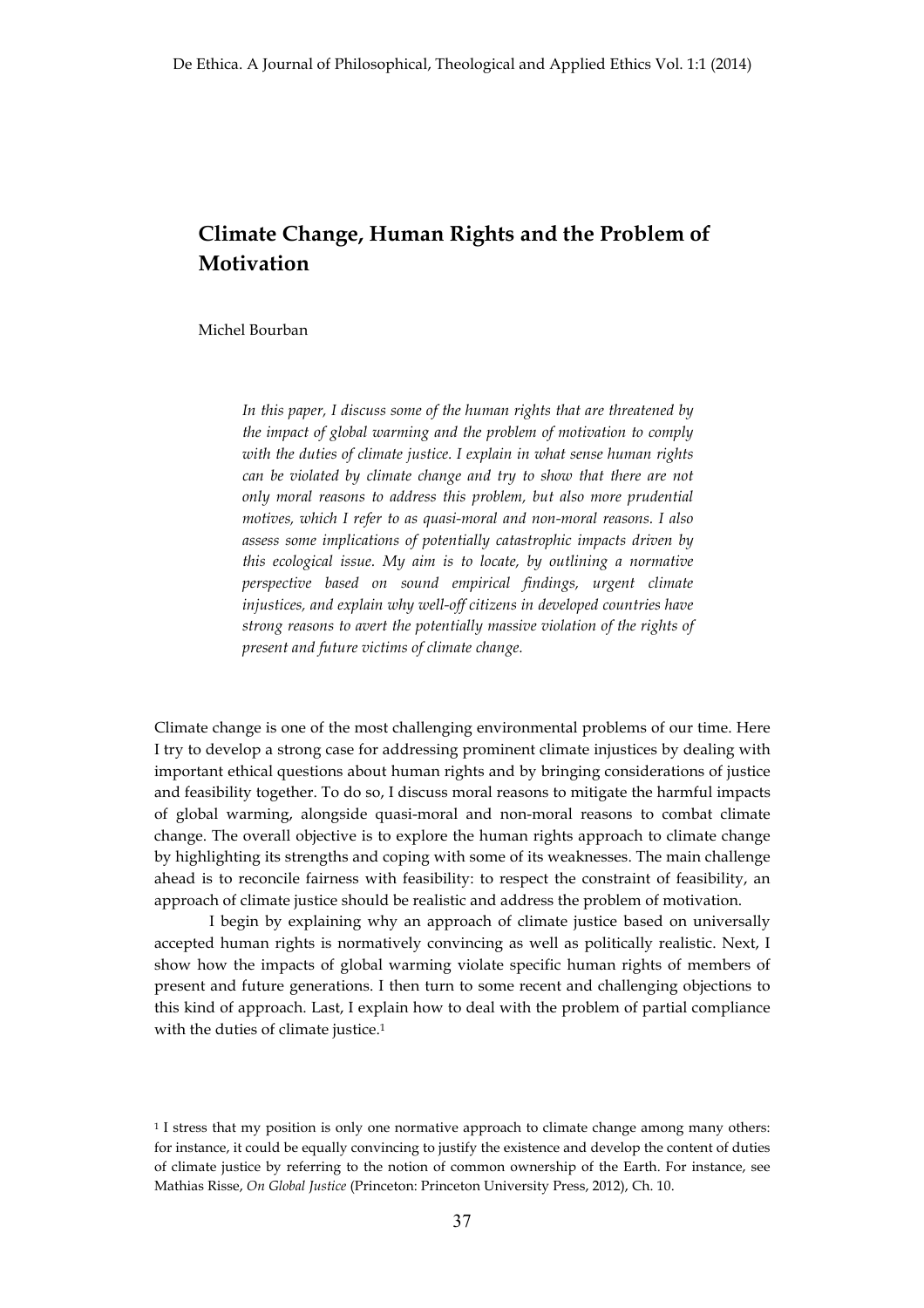#### **Human Rights and Climate Change**

While controversy surrounds the climate change debate, this paper follows the views of most scientists working in the field that climate change is real, man-made and harmful: the average global temperature is rising mostly because of anthropogenic emissions of greenhouse gases and the effects of this warming on the climate are overwhelmingly harmful for most forms of life on Earth, in particular for humans. A striking fact of climate change is that those who are the least responsible for it are those who suffer the most from it. If the Intergovernmental Panel on Climate Change (IPCC) has scientifically established this double inequality in responsibility for and vulnerability to climate change, a normative approach helping us to explain why these global inequalities are unjust is also needed. Human rights represent a convincing moral approach. Human rights, especially basic ones, are indeed the common denominator between the multiple positions that we can find in the highly complex field of global justice: most political theorists agree that fundamental individual rights represent the minimum standard that has to be guaranteed universally if the most urgent global injustices are to be addressed2. This is the main reason why I think that this approach is normatively sound.

To make this position politically realistic as well, I focus exclusively on human rights that already exist in international law, rather than on new environmental human rights; I also refer only to negative rights, because they are less controversial than positive rights. The reason for this is that while negative rights seem to generate mere duties not to perform certain kinds of actions, positive rights also require corresponding dutybearers (be it individuals, corporations, states or global institutions) to perform certain actions. Basic human rights represent 'the internationally recognized minimal standard of our age':3 by showing how climate change threatens negative human rights, one can find a fairly uncontroversial position. The idea is not to develop a theory of justice, but rather to present an approach of climate justice based on human rights: I do not attempt to ground pure principles of justice, but only to locate specific climate injustices and to explain how they could be prevented.4

There are very different – and competing – theories of human rights, such as legal, political and moral approaches. Like Simon Caney and Derek Bell,<sup>5</sup> I advocate here a moral position, where human rights are characterized by four main elements:

<sup>2</sup> Even a minimalist such as David Miller acknowledges that basic human rights generate compelling duties towards distant strangers: see David Miller, *National Responsibility and Global Justice* (Oxford: Oxford University Press, 2007), Ch. 7.

<sup>3</sup> Thomas Pogge, *World Poverty and Human Rights: Cosmopolitan Responsibilities and Reforms*, second edition (Cambridge: Polity Press, 2008), p. 25.

<sup>4</sup> *Ibid.*: '[h]uman rights thus furnish a necessary, not a sufficient, condition of social justice: that some institutional design realizes human rights insofar as is reasonably possible may not guarantee that it is just. Only the converse is asserted: an institutional design is unjust if it fails to realize human rights insofar as is reasonably possible.'

<sup>5</sup> Simon Caney, 'Climate Change, Human Rights and Moral Thresholds', in *Human Rights and Climate Change*, edited by Stephen Humphreys (Cambridge: Cambridge University Press, 2010), pp. 69-90, and Derek Bell, 'Does anthropogenic climate change violate human rights?', *Critical Review of International Social and Political Philosophy* 14:2 (2011), pp. 99–124.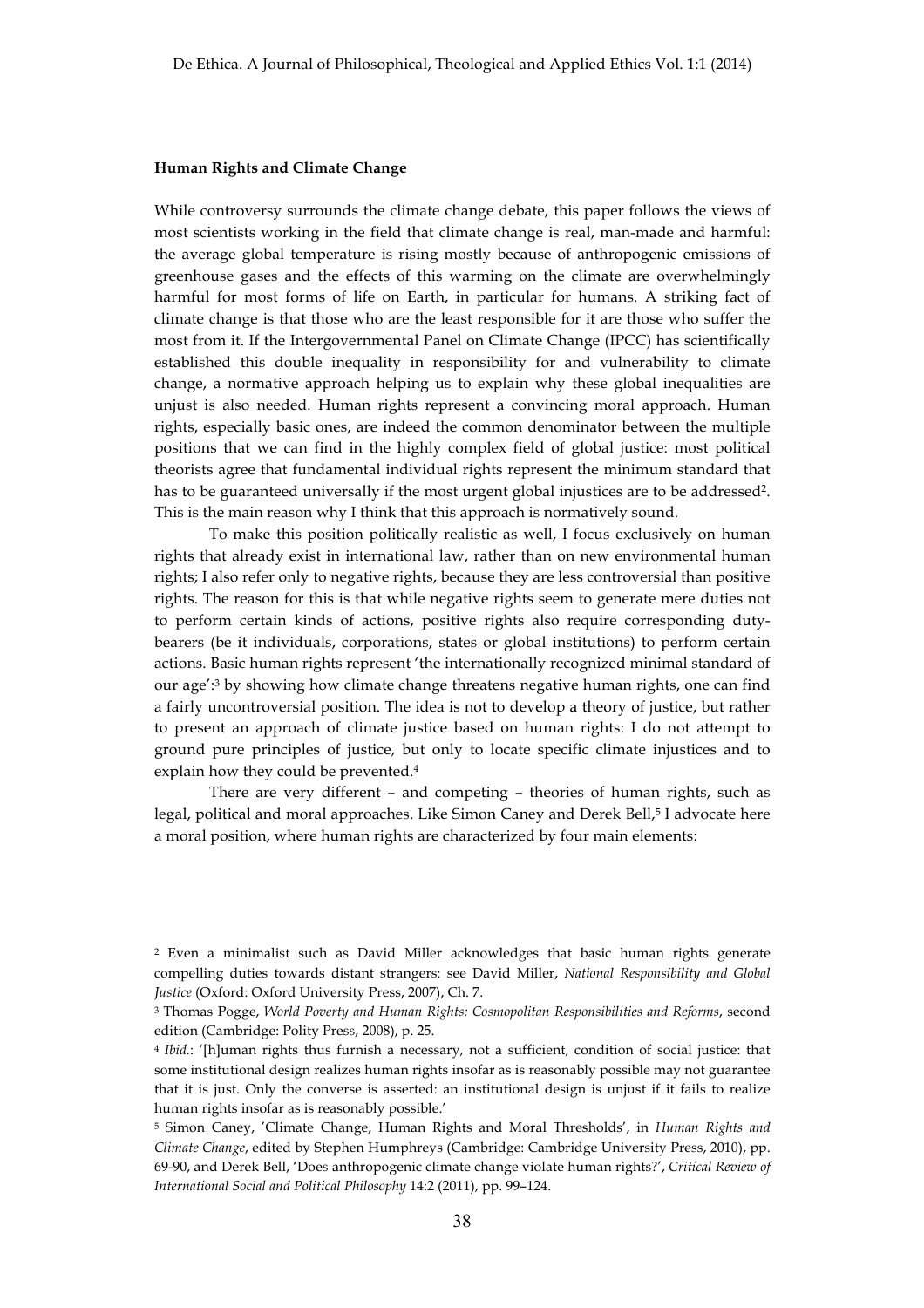- They are based on our common humanity and are therefore independent of the country in which people are born, the place where they live or the actions they have performed;
- They represent a moral threshold below which no one should fall, the most basic moral standards to which persons are entitled;
- They generate obligations on all persons to respect these basic minimum standards: everyone has a duty not to violate or contribute to the violation of human rights;
- They generally take priority over other moral values, such as promoting happiness.<sup>6</sup>

In short, 'human rights specify [a] minimum moral threshold to which all individuals are entitled, simply by virtue of their humanity, and which override all other moral values.'7 If duties without rights make sense, rights by their nature impose demands and constraints on others' action.

## *Human Rights under Threat*

One good starting point to explain why human rights are jeopardized by climate change is the 2007-2008 Human Development Report, which reads: '[c]limate change is already starting to affect some of the poorest and most vulnerable communities around the world.' According to the United Nations Development Program (UNDP), if global greenhouse gas emissions keep on increasing, 'climate change will undermine international efforts to combat poverty', for instance by 'hampering efforts to deliver the [Millennium Development Goals] promise.' For this reason, our contribution to this environmental problem represents 'a systematic violation of the human rights of the world's poor and future generations and a step back from universal values'. In other words, '[t]he real choice facing political leaders and people today is between universal human values, on the one side, and participating in the widespread and systematic violation of human rights on the other.'8

<sup>6</sup> As one of the anonymous reviewers pointed out, a serial killer's right to freedom could be overridden by other moral considerations. My response is that here we face a clash between two human rights: the right of the (potential) victims to physical integrity; and the right of the criminal to freedom. The right that has to be overridden is the one of the criminal, for the reason that his action violates the third requirement: everyone has a duty not to violate or contribute to the violation of human rights. The aim of the fourth requirement is to guarantee that human rights constraint the pursuit of other moral goals. If, say, promoting welfare in a given society requires the violation of a minority's or even a person's fundamental rights, then these rights should take priority.

<sup>7</sup> Caney, 'Climate Change', p. 73. As Caney emphasises in a former paper on the topic, his approach is inspired by Pogge's political philosophy (Simon Caney, 'Human Rights, Responsibilities and Climate Change', in *Global Basic Rights*, edited by Charles Beitz and Robert Goodin (Oxford: Oxford University Press, 2009), pp. 227-247, at p. 229 n12).

<sup>8</sup> UNDP, *Human Development Report 2007/2008: Fighting Climate Change: Human Solidarity in a Divided World* (New York: United Nations Development Programme Publications, 2008), pp. 3, 7, 10, online at: http://hdr.undp.org/sites/default/files/hdr\_20072008\_summary\_english.pdf (accessed 2013-07-19).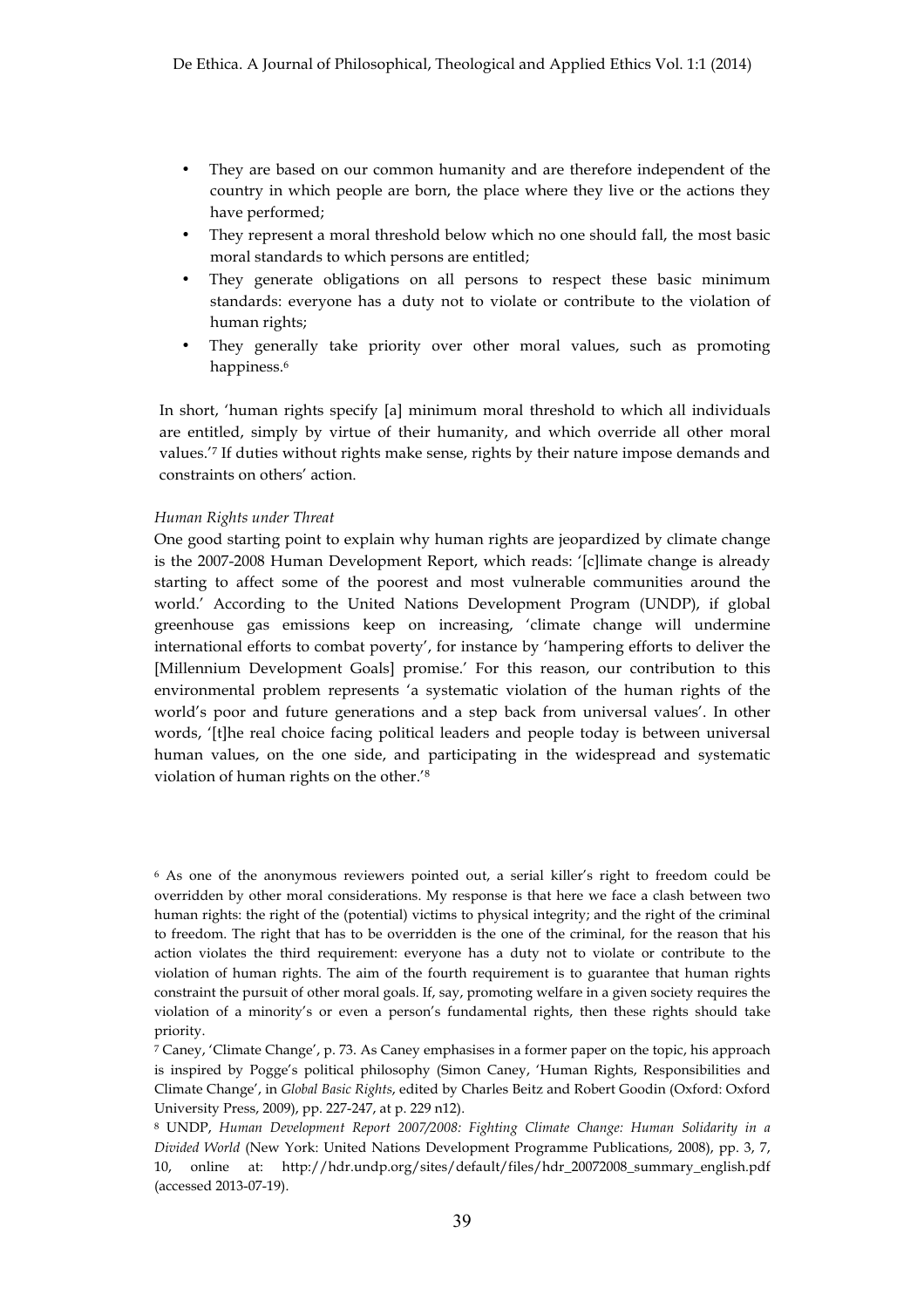Although there is evidence that climate change is already undermining and will increasingly undermine a plurality of human rights,<sup>9</sup> I focus here only on two of the most accepted rights, both from a philosophical and from a political point of view: the rights to subsistence and to health. These rights are usually considered to be positive rights. In line with the minimalist approach I have introduced above, I will instead consider them as negative rights. I assess how climate change threatens them by using mainly the 2007 IPCC Report,10 the most authoritative scientific source for multidisciplinary debates on the topic.

Beginning with the right to subsistence, it can be minimally defined as the right not to be deprived of one's means of subsistence by other people's actions. Two consequences of global warming that will hit agriculture badly are sea-level rise and extreme meteorological events. Because of such (and many other) effects, the IPCC estimates that by 2020, in some African countries, agricultural production may be diminished up to 50 per cent, thereby exacerbating poverty in the most disadvantaged region of the world; by 2050, crop yields could decrease up to 30 per cent in central and south Asia; and finally, by 2100, mean yields for some crops in northern India could be reduced by up to 70 per cent.

One country in which massive violations of this right will occur if political inertia remains is Bangladesh: some lands will be lost to the sea, some will be flooded when there are storms, and even lands that remain dry will be damaged. All of this will cripple agricultural output, increase hunger and starvation, and push the country further into poverty. Rising sea will flood large tracts of land, interfering with existing infrastructure and food production, 'possibly creating the largest humanitarian crisis the world has ever faced.'11 But small island nations such as the Maldives face an even worse fate: they may entirely disappear beneath the waves, which would cause massive migration, with entire populations becoming not only climate migrants, but also climate exiles.12

A second internationally recognized human right threatened by climate change is the one to health. It can be defined as the right not to have one's health seriously reduced or threatened by other people's actions. Climate change is likely to affect the health status of millions of people in the near future by aggravating the problem of malnutrition which in turn may lead to social unrest; by increasing disease and injury due to heat waves, floods, storms, fires and droughts; by increasing the frequency of cardio-respiratory diseases; and by altering the spatial distribution of some infectious diseases.

<sup>9</sup> As Stephen Humphreys asserts, 'climate change will undermine – indeed, is already undermining – the realization of a broad range of internationally protected human rights: rights to health and even life; rights to food, water, shelter and property; rights associated with livelihood and culture; with migration and resettlement; and with personal security in the event of a conflict.' (Stephen Humphreys, 'Introduction: human rights and climate change', in *Human Rights and Climate Change*, edited by Humphreys, pp. 1-33, at p. 1)

<sup>10</sup> IPCC 2007, 'Summary for Policymakers', in *Climate Change 2007: Impacts, Adaptation and Vulnerability. Contribution of Working Group II to the Fourth Assessment Report of the Intergovernmental Panel on Climate Change*, edited by M. L. Parry *et al.* (Cambridge: Cambridge University Press, 2007), pp. 7-22.

<sup>11</sup> Andrew Guzman, *Overheated: The Human Cost of Climate Change* (Oxford: Oxford University Press, 2013), p. 12.

<sup>12</sup> Sujatha Byravan and Sudhir C. Rajan, 'The Ethical Implications of Sea-Level Rise Due to Climate Change', *Ethics & Public Affairs* 24:3 (2010), pp. 239-260.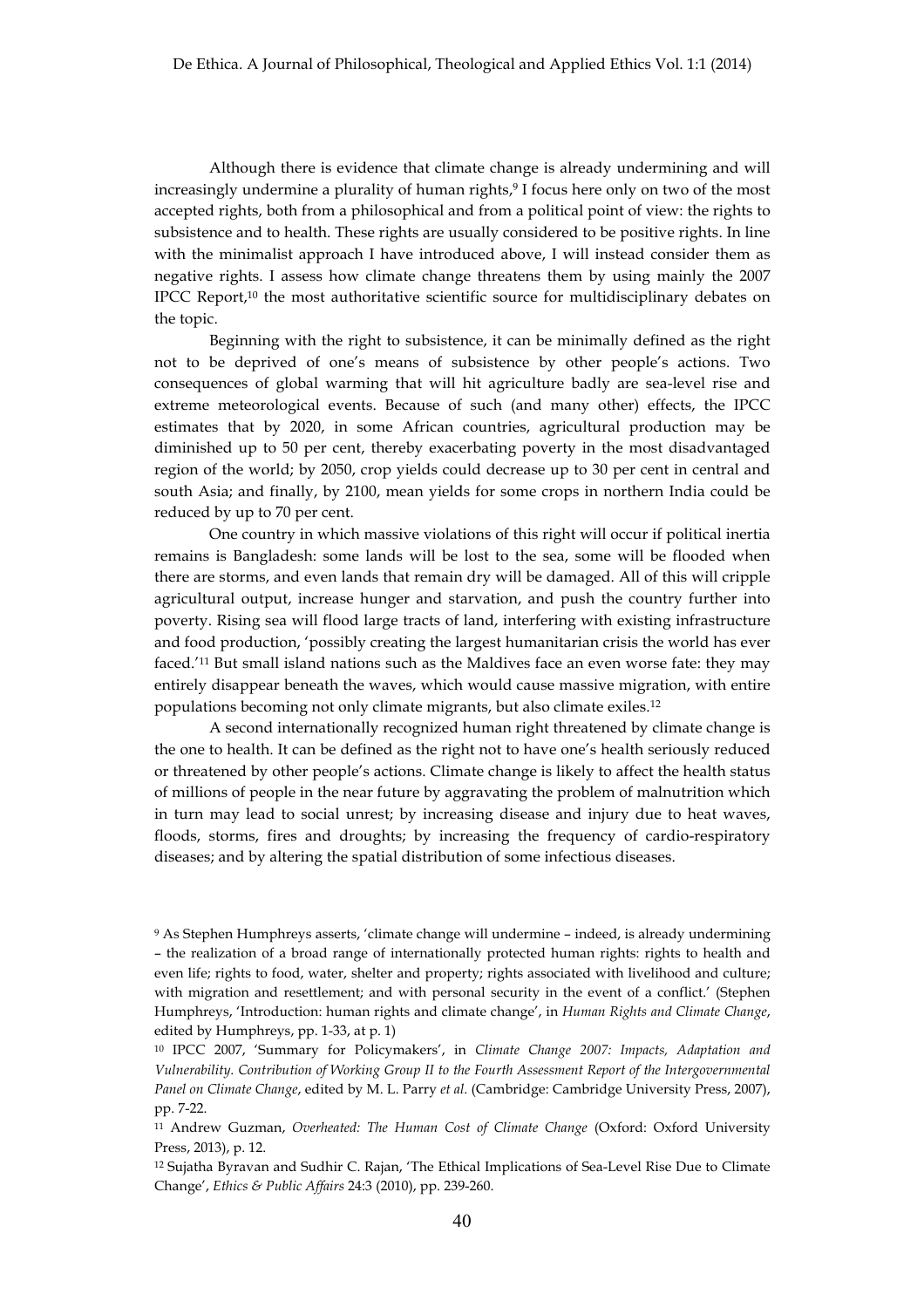Let us take two existing diseases: malaria and dengue fever. If global temperatures increase by 2 to 3°C, malaria will present a risk to an additional 3 to 5% of the world's population, that is, up to 200 million *additional* people. Concerning dengue fever, if the temperatures increase by 2.5°C, then 2.5 *billion* additional people may be at risk. Climate change also increases the risk of a global health crisis by pushing more people into cities and refugee camps with unsanitary spaces, precisely the conditions facilitating the outbreak of serious and potentially global epidemics.13 Therefore, climate change reinforces and amplifies current as well as future socio-economic disparities, leaving the disadvantaged with greater health burdens, exacerbating global health inequities among current generations and establishing profound intergenerational inequities.14 A prominent reason why such inequities are unjust is because they force present and future persons to live under the minimal threshold set by human rights.

These different drivers of human rights violation do not operate in isolation: most of them are interrelated. For example, heat and droughts are often linked, along with fires and water shortages. Floods precipitate disease outbreaks such as cholera and other diarrheal disease, damage infrastructures and disrupt food and water security. Many regions will be exposed to multiple impacts and thus multiple human rights violations. More generally, the impacts of climate change 'will interact with wider social, economic and ecological processes that shape opportunities for human development.'15 Climate change thus magnifies existing risks by exacerbating world poverty, the most important cause of human rights violation.

#### *Who Is Responsible?*

At this point, an important question of definition arises: in what sense can we say that specific human rights of present and future persons are *violated* by the impacts of global warming? It is very difficult to assess who is responsible for and who is suffering from the harms resulting from the effects of global warming. Indeed, it is complex to know who, between individuals, corporations, states and global institutions, carries the main responsible for historic and current emissions as well as who is a victim of a harmful consequence of climate change rather than of another social or environmental problem. As Dale Jamieson puts it, 'climate change is not a matter of a clearly identifiable individual acting intentionally so as to inflict an identifiable harm on another identifiable individual, closely related in time and space.'16

For this reason, *individual* responsibility for the harms that will likely result from global warming is very hard to track down – even if it may not be impossible.17 However, there is a *collective* responsibility for climate change-induced human rights violations. Even if each isolated agent's actions are not harmful, they are part of a causal chain that predictably causes climate change. Limiting our conception of human rights violations to

<sup>13</sup> Guzman, Ch. 6. Here, Guzman mostly draws on the IPCC 2007.

<sup>14</sup> Elizabeth G. Hanna, 'Health hazards', in *The Oxford Handbook of Climate Change and Society*, edited by John S. Dryzek, Richard B. Norgaard, and David Schlosberg (Oxford: Oxford University Press, 2011), pp. 217-231.

<sup>15</sup> UNDP, p. 19.

<sup>16</sup> Dale Jamieson, 'The Nature of the Problem', in *The Oxford Handbook of Climate Change and Society*, edited by John S. Dryzek, Richard B. Norgaard, and David Schlosberg, pp. 38-54, at p. 44.

<sup>17</sup> See for instance Anne Schwenkenbecher, 'Is there an obligation to reduce one's individual carbon footprint?', *Critical Review of International Social and Political Philosophy* 17: 2 (2014), pp.168-188.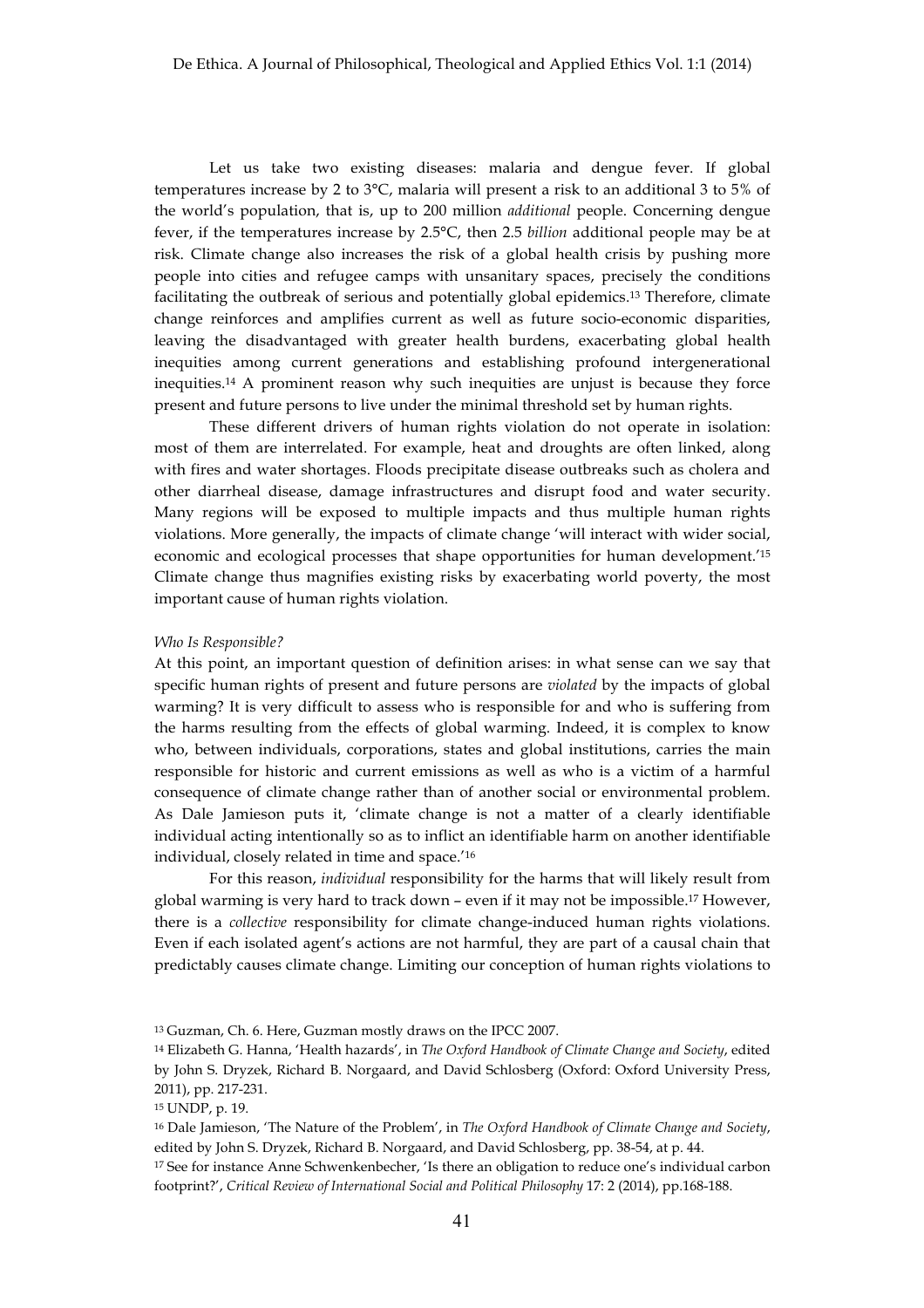discrete actions that in isolation inflict a severe harm on a specific victim would be a mistake. If the cumulative result of the behaviour of multiple agents is likely to seriously harm other persons, and if the harm is foreseeable, then these agents are collectively responsible for this outcome.18

How should we conceive the responsibility for the harms generated by global warming? Climate change can be referred to as a 'new harm'.19 Our ordinary habits, our everyday activities, contribute to the harming of other people near and far, now and in the future. The classic conception of the harm principle – discrete, individual actions with observable and measurable impacts on particular persons – no longer suffices to explain the multiple ways our conduct may violate the rights of other people. No individual's action is the sole cause of harm; yet it does make a causal contribution to an overall harmful effect. Climate change is an aggregative harm generating systematic human rights violations. Consumers and producers share a responsibility in this new harm, less as individuals (there is arguably nothing intrinsically wrong in burning fossil fuels) than as members of a collective (where the multiple effects of people's actions are joined together and create harms).

Nation-states are the best candidates to represent such collectives. Determining all responsible nation-states would take us too far from the scope of this paper: suffice it to say that we cannot measure this responsibility only by statistics such as national or *per capita* emissions and national or *per capita* incomes; we must also take into account how nations differ with regard to the kind of political institutions or political regime they possess. Members of democratic nations can be held collectively responsible for their emissions because they all enjoy fair opportunities to participate in deciding the legal and political framework that structures individual decisions: since they persist in the pursuit of policies detrimental to the climate, members of democratic nations are collectively responsible for their emissions and the corresponding harms. By contrast, in authoritarian political regimes, citizens have no say in government, no fair opportunity to vote and elect representatives: they cannot be held collectively responsible. As David Miller writes, 'the more open and democratic a political community is, the more justified we are in holding its members responsible for the decisions they make and the policies they follow.'20

Therefore, when I write that 'we' are collectively responsible for the human rights violations caused by climate change and that 'we' have a compelling moral duty to develop and implement strong climate policies that lessen these injustices, I mean mostly the well-off citizens of developed countries. Developed countries are the most (even if not the only) responsible for the violation of human rights, and as members of such collectives we must comply with duties of climate justice and prevent as many climate change-induced human rights violations as possible.21

<sup>18</sup> For instance, see Elizabeth Ashford, 'Severe Poverty as a Systematic Human Rights Violation', in *Cosmopolitanism Versus Non-Cosmopolitanism: Critiques, Defenses, Reconceptualizations*, edited by Gillian Brock (Oxford: Oxford University Press, 2013), pp. 129-155.

<sup>19</sup> Judith Lichtenberg, *Distant Strangers: Ethics, Psychology, and Global Poverty* (Cambridge: Cambridge University Press, 2014), Ch. 4.

<sup>20</sup> Miller, p. 130. See also Ludvig Beckman, 'Democracy, national responsibility and climate change justice', *Democratization* 19:5 (2012), pp. 843-864.

<sup>&</sup>lt;sup>21</sup> There is an extremely rich literature on the problem of responsibility for climate change that I cannot take into account here; but almost all philosophers working on this topic agree that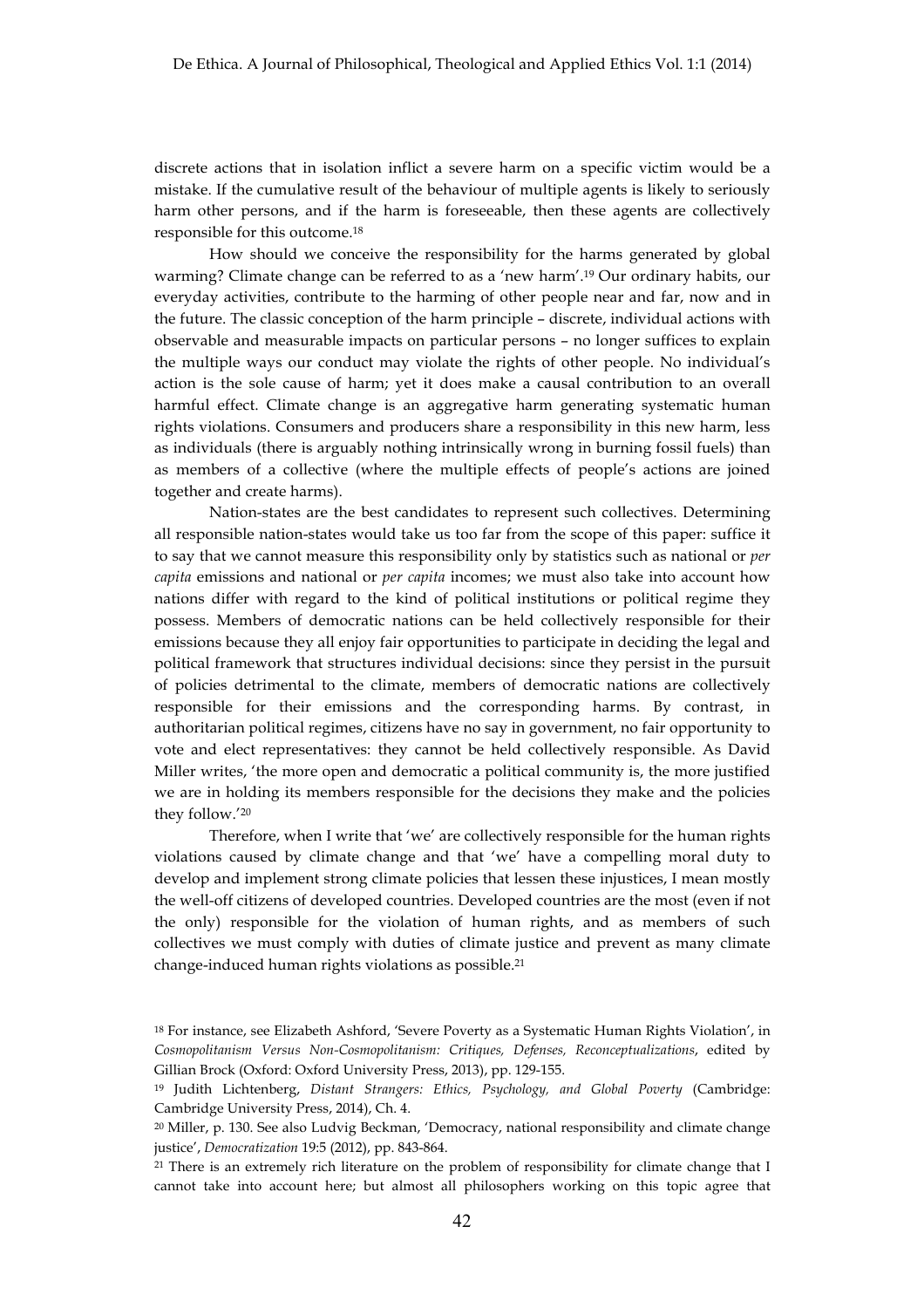#### **The Limits of a Human Rights Approach to Climate Change**

So far, I have tried to highlight the strengths of a human rights approach to climate change; now I will try to defend it against important objections.

### *A Response To Gardiner's Objections*

According to Stephen Gardiner, a human rights approach 'offers only a partial ethical framing of the climate problem.' Indeed, 'the widespread undermining of human rights is only one of the ethical dimensions of climate change', and does not explain, for instance, why 'our species' infliction of catastrophic damages on non-human animals and the rest of nature' is wrong.22 I agree with Gardiner's remarks, but I do not think that they question the approach: they only emphasise a limit that I already mentioned above by referring to additional ways to ground duties of climate justice. These different philosophical strategies (human rights, common ownership of the Earth, and so on) are complementary rather than mutually exclusive, as long as they do not exceed their own limits. Therefore, Gardiner is right to say that even if we manage to anticipate human rights violations likely to result from climate change, full climate justice would still be out of our reach. Again, this approach only locates some of the most important climate injustices, not all of them.

There is nevertheless an important problem with Gardiner's objection. Climate justice is only concerned with human activities whose consequences harm other human beings, especially the most disadvantaged, who are the main victims of climate injustices. If climate change may also violate the rights of nonhuman beings, it is not the role of an approach of justice to cope with this problem; it is rather the task of another field of climate ethics. For this reason, when Gardiner writes in a former paper that 'climate change raises issues of justice in relation to nature' or when he mentions the possibility to speak in terms of 'ecological injustice' or 'injustice between species', I think he is mistaking.23 I do not deny that humans may have duties to nonhuman beings, such as an obligation to prevent unnecessary animal suffering. All I say is that justice focuses on the relationship between human beings, and therefore does not take into consideration such issues, that must be left for other fields of philosophical research such as nonhuman ethics.

Another worry of Gardiner's is that this kind of approach is too much victimcentred and does not say much about who the duty-holders are and how far their

developed countries should bear most of the burdens of climate change. I do not deny that well-off citizens in non-democratic nation-states such as China also have duties of climate justice: certainly, 'new consumers' in emerging countries are also partly responsible for global warming and its consequences. Given my purpose in this paper, it is nevertheless sufficient to focus on those who are the most responsible for the causes and the effects of the problem; but that does not mean that they are the only ones. Some papers on this topic can be found in Stephen M. Gardiner, Simon Caney, Dale Jamieson, and Henry Shue (eds.), *Climate Ethics: Essential Readings* (Oxford: Oxford University Press, 2010).

<sup>22</sup> Stephen M. Gardiner, 'Human Rights in a Hostile Climate', in *Human Rights: The hard Questions*, edited by Cindy Holder and David Reidy (Cambridge: Cambridge University Press, 2013), pp. 211- 230, at pp. 220-221.

<sup>23</sup> Stephen M. Gardiner, 'Climate Justice', in *The Oxford Handbook of Climate Change and Society*, edited by John S. Dryzek, Richard B. Norgaard, and David Schlosberg, pp. 309-322, at p. 311.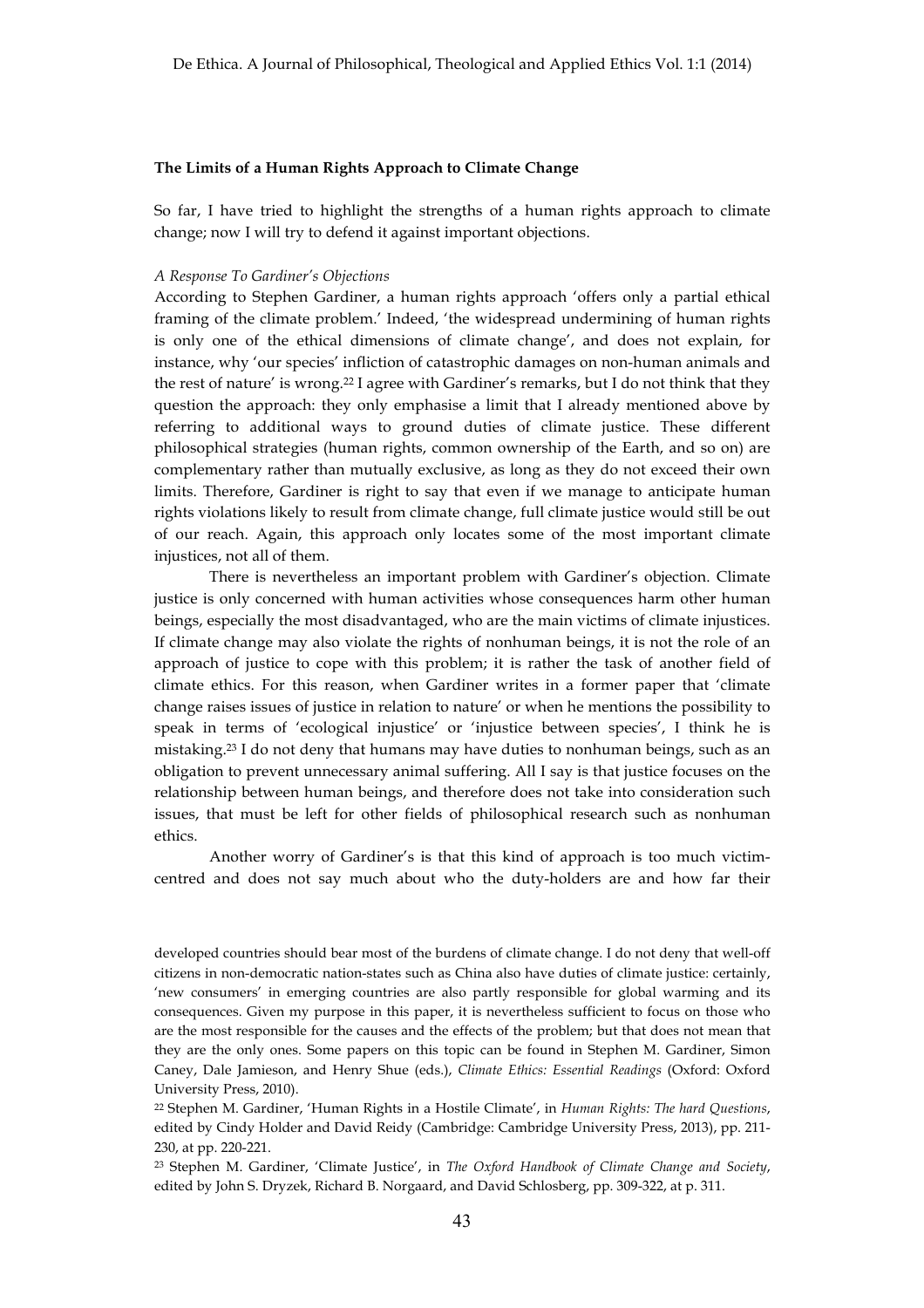responsibility extend.24 Even after explaining how to determine who the duty-bearers are, the question of the extent of their collective responsibility remains open. Gardiner's general concern is that it is unclear whether controversial conceptions of human rights can be successfully ruled out. One reason for this is that some supporters of this approach call for new environmental rights:25 I avoided this problem by using only existing human rights. Still, one must admit that a basic human rights approach to climate change may imply more ambitious conclusions than it seems at first sight. The reason, not mentioned by Gardiner, is that negative rights do not only generate negative duties, but also positive ones. In order to guarantee the rights to subsistence and to health, refraining from harming is not enough; we also have to perform certain kinds of action. We have to make sure that vulnerable populations can adapt to the severe impacts of climate change, for instance by helping them to build sea-walls and better irrigation systems. We must compensate the victims of climate change, for instance by distributing immigration rights to climate migrants and exiles. We also have to reform existing institutions in order to ensure that a catastrophic climate change is avoided, for instance by improving existing cap-and-trade systems. Such duties are quite demanding, which shows that a human rights approach to climate justice is indeed more ambitious than it may seem at first glance.

That being said, I think that Gardiner exaggerates when he writes that 'a human rights approach faces philosophical difficulties that provide a *convenient distraction* for those wishing to take advantage of a perfect moral storm.'26 For him, a human rights approach only names the problem, without telling us how to address it. But this is not accurate: this position clearly grounds a duty to promote effective institutions for the protection of basic human rights against the threats posed by greenhouse gas emissions – be it in terms of mitigation, adaptation or compensation. The harms generated by climate change are produced by the operations of social institutions that structure the behaviour of millions of agents; therefore, reforming those institutions is the best way to lessen these harms. Climate change results from institutional factors and the collective behaviour of individuals, and thus needs to be addressed in a concerted fashion. As Derek Bell puts it, '[a]nthropogenic climate change violates human rights because it is the consequence of our collective failure to fulfil our duty to promote effective institutions for controlling greenhouse gas emissions.<sup>'27</sup> If such a positive duty is more demanding than mere negative duties, it is justified by a minimalist account of human rights accepted by most of political theorists writing on global justice: for this reason, I believe that Gardiner's objection is incorrect.

An additional reason why Gardiner believes that a human rights approach is a convenient distraction is that it cannot respond to classical objections made to theories of intergenerational justice, such as the non-identity problem or the impossibility for future persons to have rights. These objections are indeed challenging; nevertheless, Simon

<sup>24</sup> Gardiner, 'Human Rights', p. 224.

<sup>25</sup> See, for instance, Tim Hayward, *Constitutional Environmental Rights* (Oxford: Oxford University Press, 2005). Caney himself, as Gardiner rightly points out, also sometimes endorses this kind of position, for instance when he mentions the 'right not to suffer from the ill-effects associated with global climate change', in Simon Caney, 'Cosmopolitan Justice, Rights and Global Climate Change', *Canadian Journal of Law and jurisprudence* 19:2 (2006), pp. 255-278, at p. 263.

<sup>26</sup> Gardiner, 'Human Rights', p. 227. Emphasis in original.

<sup>27</sup> Bell, p. 112.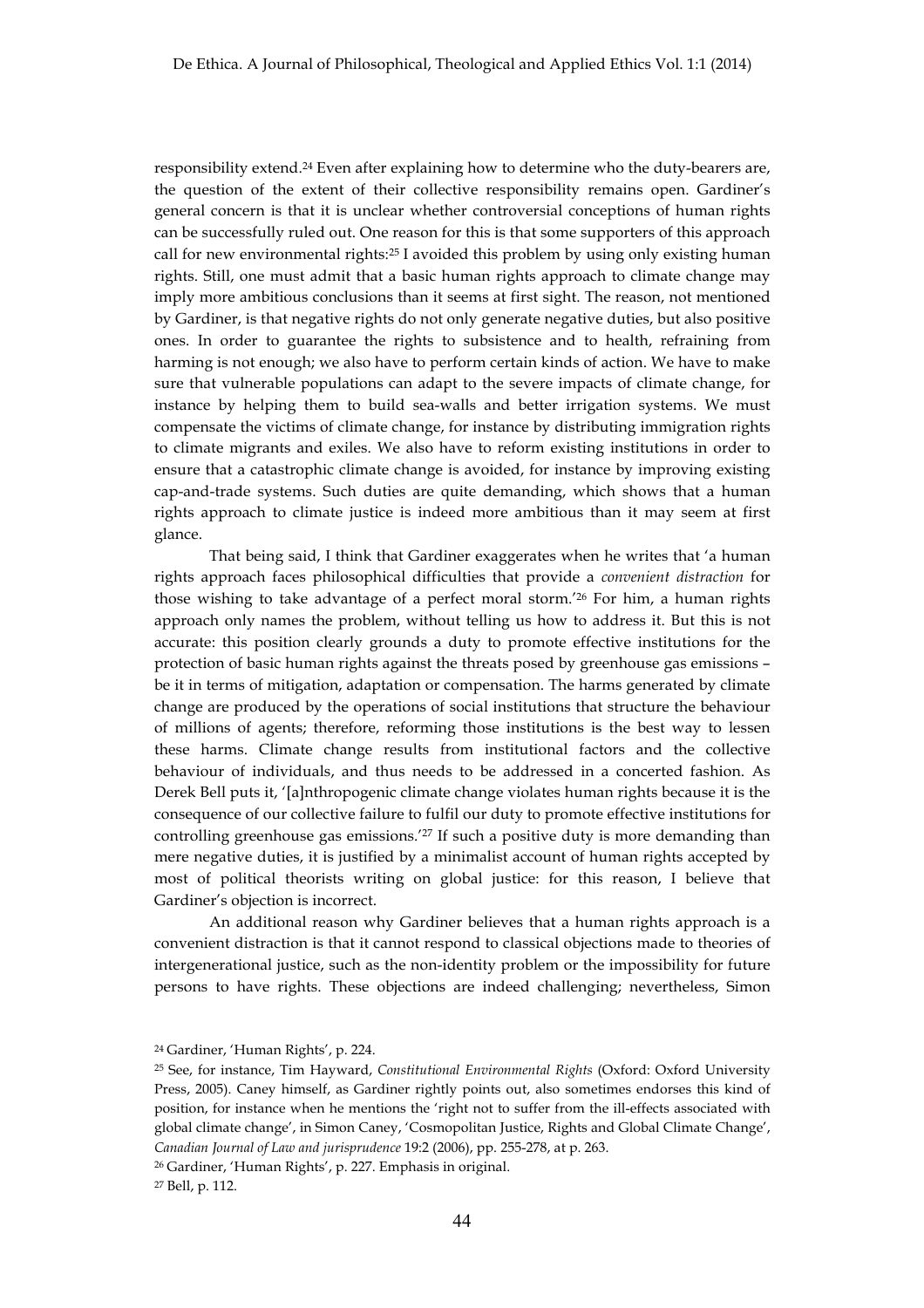Caney, Gardiner's friendly target in this paper, has developed very convincing responses to these objections that he fails to take into account. Here again I can only refer to these complex debates.28

For these reasons and the ones I have developed above, and despite the concessions that should be made to Gardiner's interesting objections, I cannot agree with his conclusion: '*even within a human rights approach there is a high risk of moral corruption*.'29 I think that this approach remains a powerful moral and political approach in spite of Gardiner's reservations.

#### *The Problem of Motivation*

I now move to a more serious objection that can be made against a human rights approach to climate change, and indeed against any deontological approach: the problem of motivation to comply with moral duties.

Citizens and politicians, and consumers and producers, tend to worry about the short and (at best) middle term consequences of the actions they perform. This fact represents one of the best explanations of the deplorable state of climate policies. Moral considerations matter; but to make sure that they matter enough, they must somehow be connected to people's interests. This statement refers to the metaethical problem of motivation: there is a psychological gap between the acceptance of a rule and acting in accordance with it. Moral norms cannot by themselves compel conformity: all they do is prescribe a certain course of action. In order to make someone act accordingly, they often have to rely on further factors. According to Dieter Birnbacher, 'having moral reasons for an action and being motivated to carry it out are distinct items, so that a psychological mechanism independent of the acceptance of the moral rule is needed to explain action in conformity with it.'30 Furthermore, we usually feel concerned when the effects of our actions are near and visible, but not so when they are dispersed through space and time: when we harm distant strangers, we tend not to feel any responsibility, which represents one more impediment to action.

For these reasons, referring exclusively to moral motives to combat climate change is not enough: a human rights approach to climate change is insufficient to trigger the fulfilment of corresponding duties. If the acceptance of moral duties is insufficient to motivate action in conformity with these duties when competing motivations exist, other psychological factors need to be integrated. 'Moral motives are usually too weak to effect appropriate action unless supported by quasi-moral and non-moral motives pointing in the same direction':31 if moral motives refer to acts performed from a moral conscience or simply in virtue of the fact that they are duties, quasi-moral motivations are altruistic motives such as love, compassion, solidarity or generosity, while non-moral motives refer to the desire for self-respect, social recognition and personal interest promotion. To motivate those who are collectively responsible for climate change to take action, we

<sup>31</sup> *Ibid*., p. 282.

<sup>28</sup> Caney, 'Cosmopolitan Justice', pp. 264-270, and Caney, 'Human Rights', pp. 234-237. See also Bell, pp. 104-110.

<sup>29</sup> Gardiner, 'Human Rights', p. 228. Emphasis in original.

<sup>30</sup> Dieter Birnbacher, 'What Motivates Us to Care for the (Distant) Future?', in *Intergenerational Justice*, edited by Axel Gosseries and Lukas H. Meyer (Oxford: Oxford University Press, 2009), pp. 273-300, at pp. 273-274.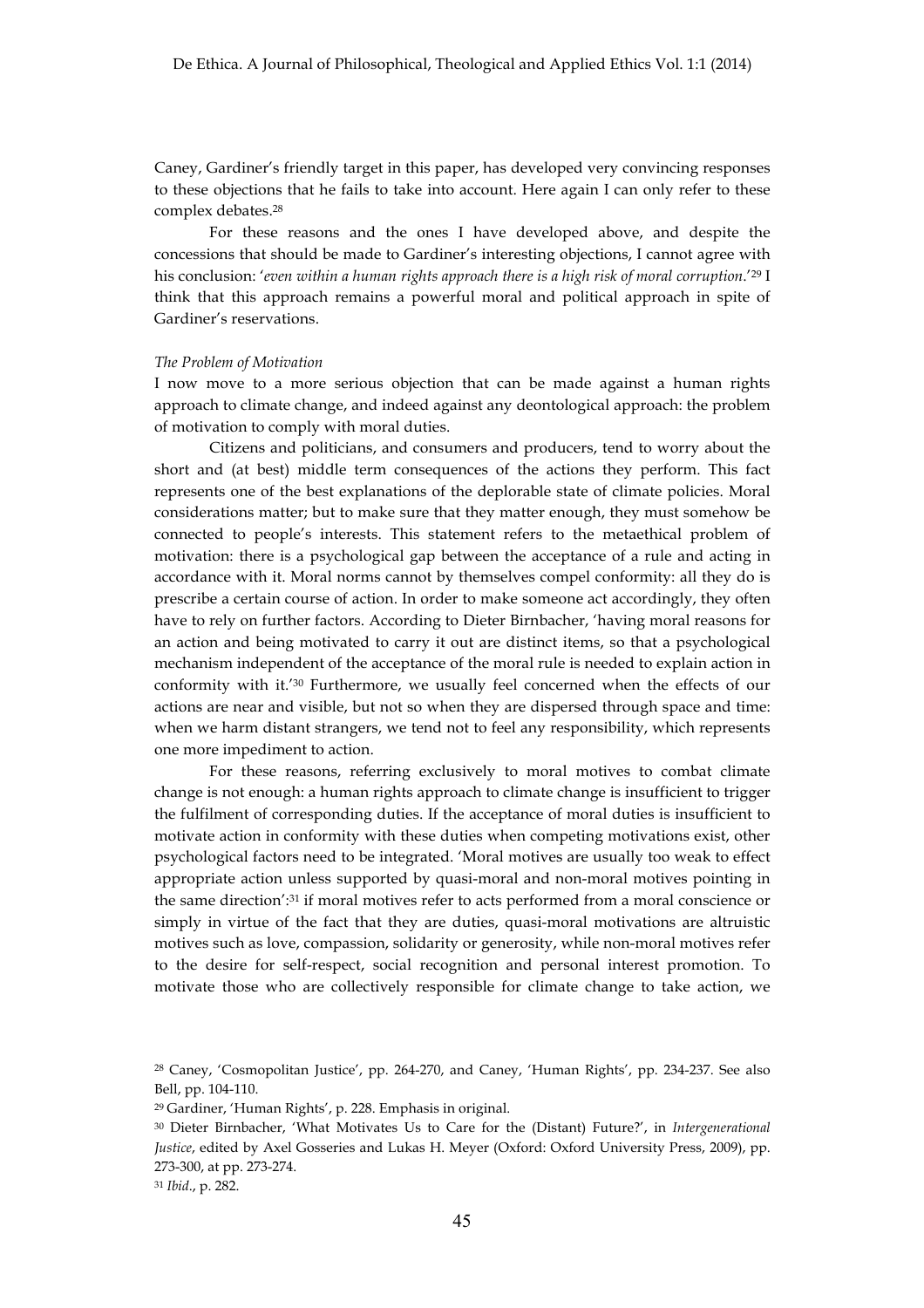must therefore show whether, and in what sense, specific quasi-moral and non-moral motives point in the same direction than moral duties.

#### *Potentially Catastrophic Consequences*

One way to achieve this objective is to assess the effects of an abrupt warming. If the 2007 IPCC Report uses a gradual model of climate change, more and more scientists emphasise the possibility of an abrupt increase in global temperatures due to positive feedbacks in the climate cycle. For instance, once certain tipping points are crossed in the earth's climate system, the terrestrial and the oceanic systems may be transformed from carbon sinks to sources of greenhouse gases.32 Catastrophic scenarios are so influent in climate sciences that even the 2012 IPCC Special Report mentions them:

Low-probability, high-impact changes associated with the crossing of poorly understood climate thresholds cannot be excluded, given the transient and complex nature of the climate system. Assigning 'low confidence' for projections of a specific extreme neither implies nor excludes the possibility of changes in this extreme.33

If such a catastrophe happens in the future, it will not only affect the distant poor, it will also hit very affluent people and their children and grandchildren, wherever they live. Well-off citizens of developed countries will no doubt be concerned because of their interests in economic growth, health security and political stability; even their own fundamental interests in subsistence and life may be jeopardized. In that sense, they have non-moral reasons, based on their personal interests, to combat global warming. But they also have quasi-moral reasons to do so, since their descendants may be forced to live in an even more dangerous world: as long as present people care for their children, they have strong motives to tackle climate change, even if their short-term selfish interests point in the other direction.

Some catastrophic events could happen only in several centuries; but some may already take place before the end of the 21st century. According to Andrew Guzman, *if* global emissions go unchecked, 'within my lifetime, or, if we are lucky, within the lifetime of my children, there will be acute water shortages affecting hundreds of millions, or perhaps billions, people.'34 Likewise, according to James Hansen, *if* political inertia remains, 'the best estimate I can make of when large sea level change will begin is during the lifetime of my grandchildren – or perhaps your children.'35

The reason why I have stressed the 'ifs' in the two last sentences is that it is crucial to insist on the fact that catastrophic consequences are only possibilities, whose probability depends on our course of action in the coming decades. Catastrophic scenarios must be used carefully: if they are presented as something else than mere

<sup>32</sup> A good reference on this topic is David Archer, *The Long Thaw: How Humans are Changing the next 100,000 Years of Earth's Climate* (Princeton: Princeton University Press, 2009).

<sup>33</sup> IPCC 2012, 'Summary for Policymakers', in *Managing the Risks of Extreme Events and Disasters to Advance Climate Change Adaptation. A Special Report of Working Groups I and II of the Intergovernmental Panel on Climate Change*, edited by C. B. Field *et al.* (Cambridge/New York: Cambridge University Press, 2012), pp. 3-22, at pp. 11-13.

<sup>34</sup> Guzman, p. 131.

<sup>35</sup> James E. Hansen, *Storms of my Grandchildren: The Truth about the Coming Climate Catastrophe and our Last Chance to Save Humanity* (London: Bloomsbury, 2009), p. 256.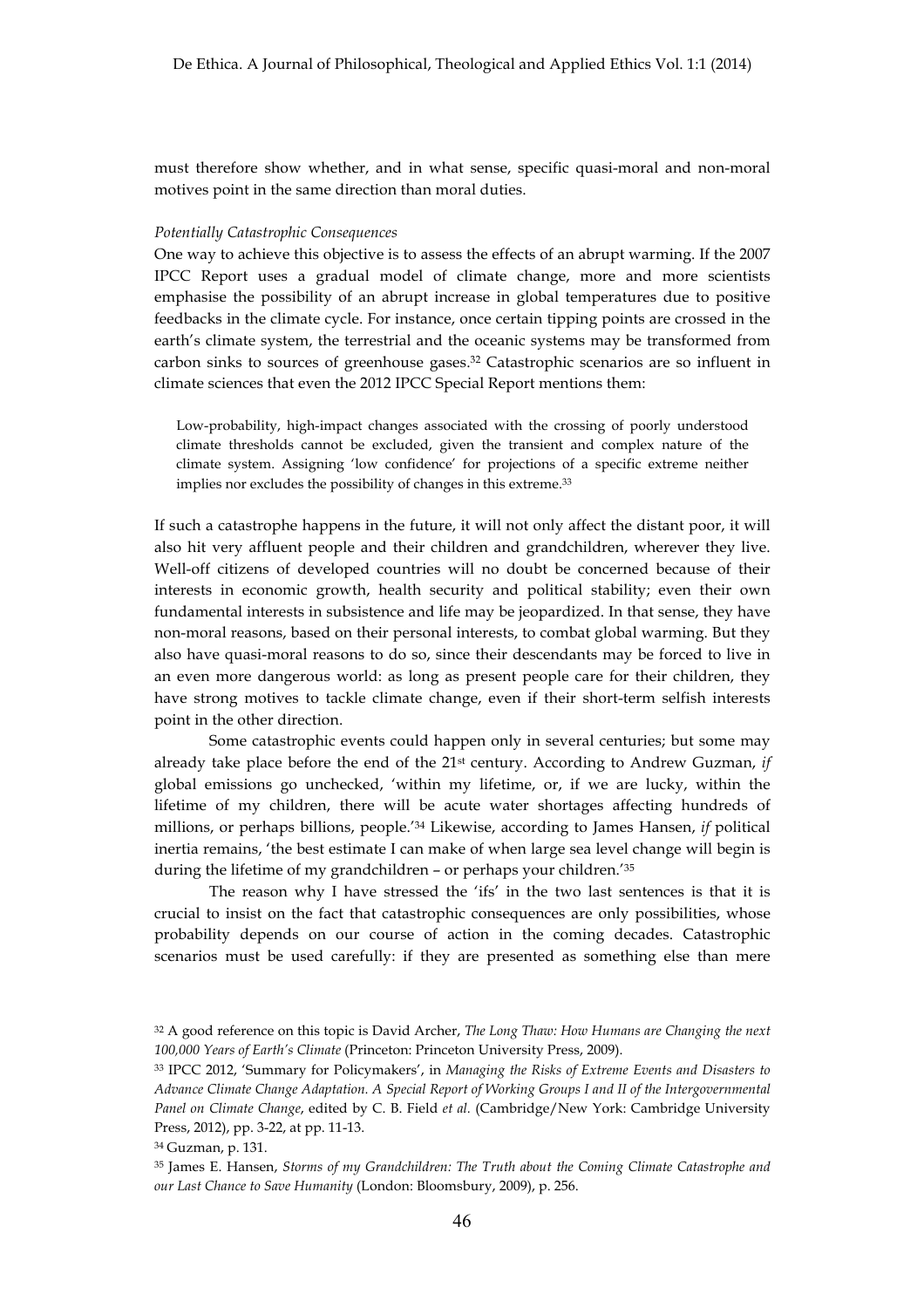projections, then they can have perverse effects. If people believe that a catastrophic climate change is inescapable, then they will have no reason to reduce their emissions. If the battle against climate change is already lost, as Dale Jamieson claims,36 if the end is nigh, there is no reason to fight for our common future. This is why it cannot be too much emphasised that catastrophic impacts are only probabilities that can be reduced by existing generations' decisions. It is up to us to ensure that future generations will enjoy an open future rather than suffer from the severe impacts of an abrupt climate change, including massive human rights violations.

Much more can be said about catastrophic scenarios, but the point is that they represent a powerful driver of political action: they are scientifically based and deal with the non-moral and quasi-moral motivations of well-off citizens living in developed countries. They are not less realistic than the gradual model if global emissions keep on increasing; they are just, as the IPCC stresses, 'poorly understood', but it neither means that they are unlikely, nor that they will only happen in the distant future. As Henry Shue emphasises, '[t]hat something is uncertain in the technical sense, that is, has no calculable probability, in no way suggests that its objective probability, if known, would be small.'37 And even if we discover later that the probability of a catastrophic climate change is low, then strong action to mitigate climate change remains crucial. Indeed, what is most likely to happen is not necessarily the most important consideration in making a choice: an unlikely possibility may be more important if its results will be extremely bad. A dangerous anthropogenic interference with the climate cycle would be so bad that, even multiplied by a small probability, its expected badness is more important than the harms that would be caused by its more likely results.<sup>38</sup>

## **Additional Reasons to Take Immediate Action**

To motivate existing generations to act, it is not even necessary to rely on pessimistic projections. If global emissions keep on growing in the coming decades, then even the most conservative scenarios project severe impacts. I illustrated this point above by using the projections of the IPCC and explaining how climate change threatens the rights to subsistence and to health of the global poor; but we can also anticipate what the effects of a warming of 2°C and more can look like in developed countries. Many of our interests are at risk: for instance, our economic security is threatened, with diminished importations, exportations and international financial transactions as the economy of other countries collapse under the severe impacts of climate change. Likewise, our health security can be seriously jeopardized by the creation and the spread of a global epidemic.

<sup>36</sup> See his quite pessimistic 'Climate Change, Consequentialism, and the Road Ahead', *Chicago Journal of International Law* 13:2 (2013), pp. 439-468. The title of his forthcoming book is also quite bleak: *Reason in a Dark Time: Why the Struggle Against Climate Change Failed – and What It Means for Our Future* (Oxford: Oxford University Press, forthcoming).

<sup>37</sup> Henry Shue, 'Deadly Delays, Saving Opportunities: Creating a More Dangerous World?', in *Climate Ethics: Essential Readings*, edited by Stephen M. Gardiner, Simon Caney, Dale Jamieson, and Henry Shue, pp. 163-177, at p. 148.

<sup>38</sup> See John Broome, *Climate Matters: Ethics in a Warming World* (New York/London: W. W. Norton, 2012), pp. 120-132.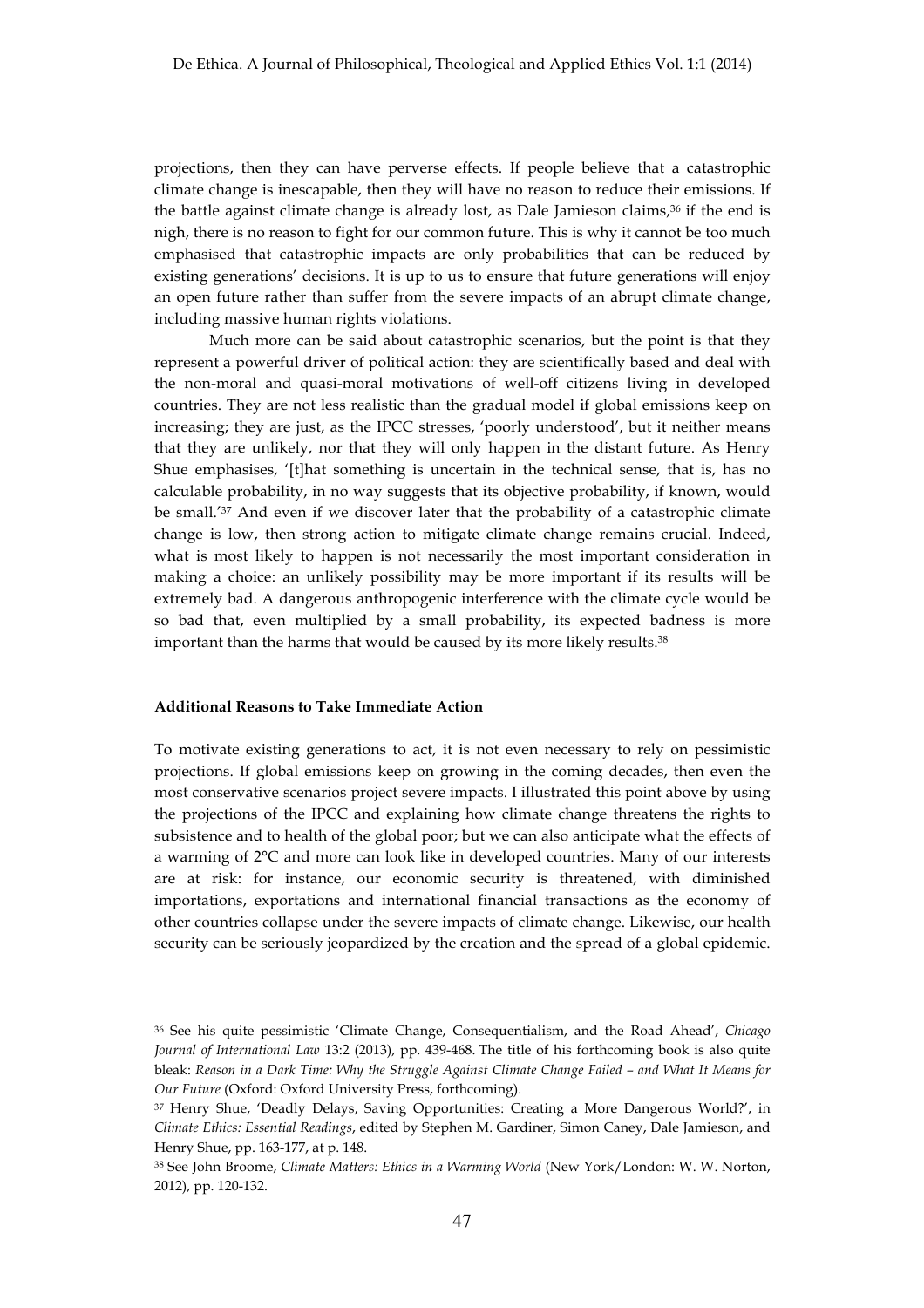In a globalized world, no country is protected from the impacts of climate change.39

To take a concrete example: a striking fact with US leaders is that they recognise themselves that their interests are not any longer exclusively national, but also global. If so far they have rather used this fact to try to legitimize preventive wars, they are also forced to admit that this interconnectedness represents a strong motive to implement strong climate policies. To be coherent, US representatives must acknowledge that, since their national security depends on global factors, they have compelling interests to combat climate change. Take for instance two statements from members of the George W. Bush administration: '[t]oday the distinction between domestic and foreign affairs is diminishing. In a globalized world, events beyond America's boarders have a greater impact inside them'; and

The United States has interests, responsibilities, and commitments that span the world. As a global power with an open society, the United States is affected by trends, events and influences that originate form beyond its boarders.40

Barack Obama himself declared in a speech to the UK Parliament that '[n]o country can hide from the dangers of carbon pollution.<sup>'41</sup> US leaders must therefore stop using this observation only when it suits them; they should also recognise that their political inertia is inconsistent with their national security, especially when their leadership represents humanity's best hope to avoid a catastrophic climate change.

One final point before concluding. If we move from an intragenerational to an intergenerational point of view and ask what could motivate us to care for the future, the answer lies in our 'life-transcending interests.'42 The scope of individuals' interests is not confined to concerns of a lifetime: most of us have a conception of the good intimately bound up with our hopes for our descendants; we have projects and things we value that we want to pass on to our successors; we care about their heritage and what will happen to it; and we want our ideals to flourish in future generations. These interests, central to our lives and constitutive of our identities, can also motivate us to act in accordance with our duties not to violate the global poor's and future generations' rights by adopting strong climate policies. According to Guzman, 'the most important barrier to a sensible and determined response to climate change is a lack of public understanding about the ways in which our lives and the lives of children will be affected.'43 Or, as Hansen writes, '[c]itizens with a special interest – in their loved ones – need to become familiar with the science, exercise their democratic rights, and pay attention to politicians' decisions.'44

<sup>39</sup> For instance, see Jody Freeman and Andrew Guzman, 'Climate change and U.S. Interests', *Environmental Law Reporter* 41:8 (2011), pp. 10695-10711.

<sup>40</sup> Quoted in Neta C. Crawford, 'The False Promise of Preventive War: The "New Security Consensus" and a More Insecure World', in *Preemption: Military Action and Moral* Justification, edited by Henry Shue and David Rodin (Oxford: Oxford University Press, 2007), pp. 89-125, at p. 95.

<sup>41</sup> Quoted in Elizabeth Cripps, *Climate Change and the Moral Agent: Individual Duties in an Interdependent World* (Oxford: Oxford University Press, 2013), p. 27.

<sup>42</sup> Janna Thompson, 'Identity and Obligation in a Transgenerational Polity', in *Intergenerational Justice*, edited by Gosseries and Meyer, pp. 25-49.

<sup>43</sup> Guzman, p. 2.

<sup>44</sup> Hansen, p. xi.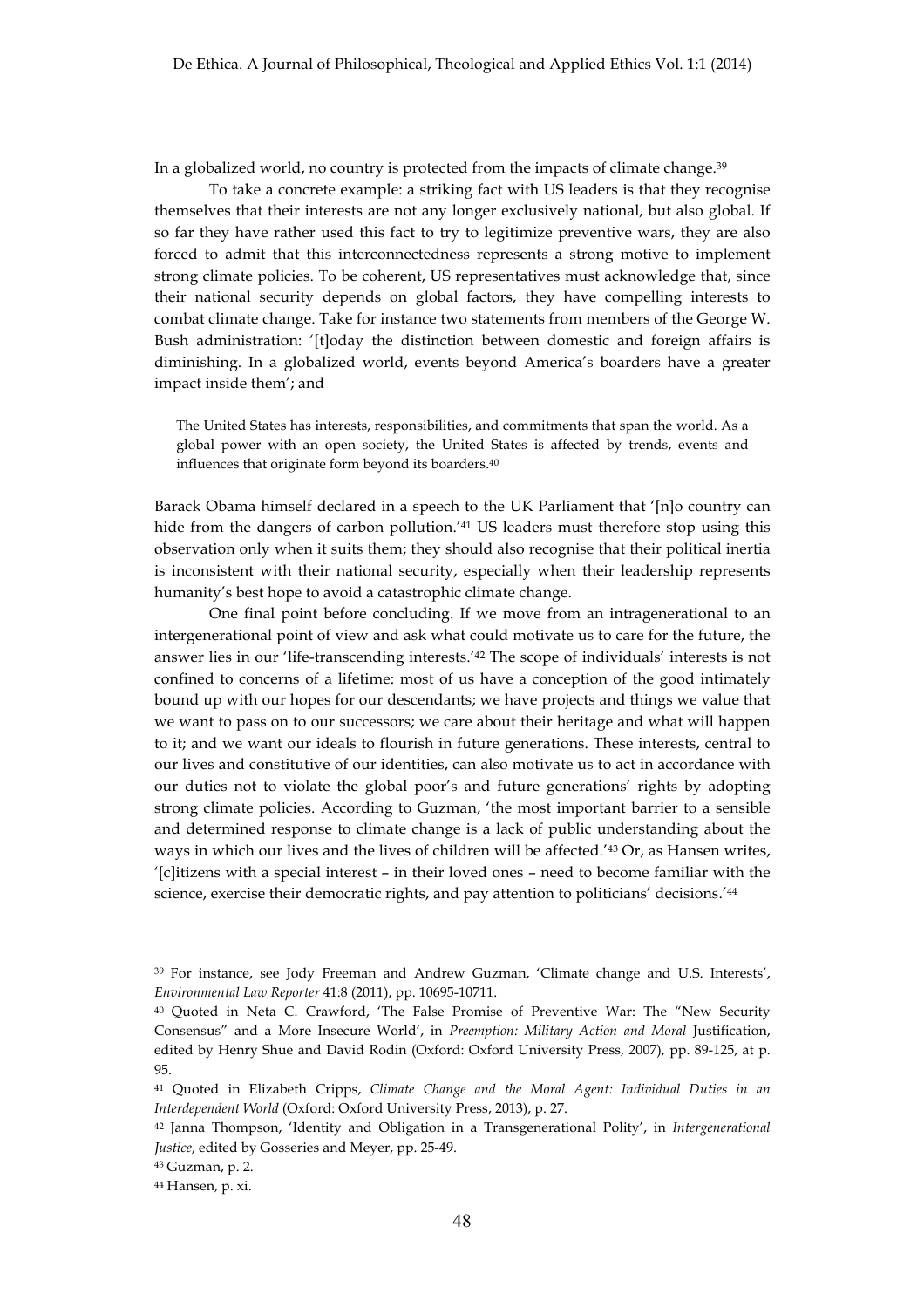### **Conclusion**

Climate change is not just a problem for the future: it is already affecting humanity and the environment. It is too late to hold back global warming, but the longer we wait to respond to it the more difficult it will be to limit its most adverse impacts, and the more costly it will be to adapt. While the IPCC projected that many of the adverse effects of global warming would occur much later in the century, recent science tells us that they will occur much sooner – and in many cases may be happening already – and will likely be substantially more severe than the IPCC anticipated. If we want to avoid the most dramatic impacts of climate change, then action is needed now.45

Contrary to what Gardiner claims, a human rights-based approach could guide this action. Identifying likely transgressions of human rights by the impacts of global warming could refocus attention on the human priorities that ought to drive policy: building human rights assessments into mitigation and adaptation scenarios would refine and improve policies, and provide criteria for their adoption or rejection.46

I have explained in what sense specific human rights are violated by climate change, and what could at least partially motivate those who are collectively responsible for these violations to stop them. But global warming causes many other forms of harms, and to combat them we must deal with many other practical problems, in particular by finding politically realistic and environmentally efficient institutional reforms.

To ensure that existing and future people won't live in a dangerous world where systematic violations of human rights by climate change become unavoidable, strong climate policies must be adopted in the coming decades. To do so, developing moral reasons for action is an important task; but we also need to develop quasi-moral and nonmoral reasons to guarantee that policymakers of the developed world will be motivated to sign and respect a binding climate treaty, and that consumers and producers will change their habits.47

> Michel Bourban, University of Lausanne michel.bourban@unil.ch

<sup>45</sup> For instance, see Paul G. Harris, *What's Wrong with Climate Politics and how to Fix It* (Cambridge: Polity Press, 2013), pp. 3-16.

<sup>46</sup> See, for example, Stephen Humphreys, 'Conceiving justice: articulating common causes in distinct regimes', in *Human Rights and Climate Change*, edited by Humphreys, pp. 299-319, at p. 315. <sup>47</sup> An earlier version of this article was presented at the Societas Ethica's 2013 Annual Conference held in Soesterberg on the theme 'Climate Change, Sustainability, and an Ethics of an Open Future' (22-25 August 2013): I am grateful to those present for their questions. I would also like to thank three anonymous reviewers and my thesis supervisor, Simone Zurbuchen, for their very helpful comments, objections and suggested improvements. Finally, I am also grateful to the Executive Editor, Marcus Agnafors, and the Editor in Chief, Brenda Almond, for their instructive suggestions on how to improve this article.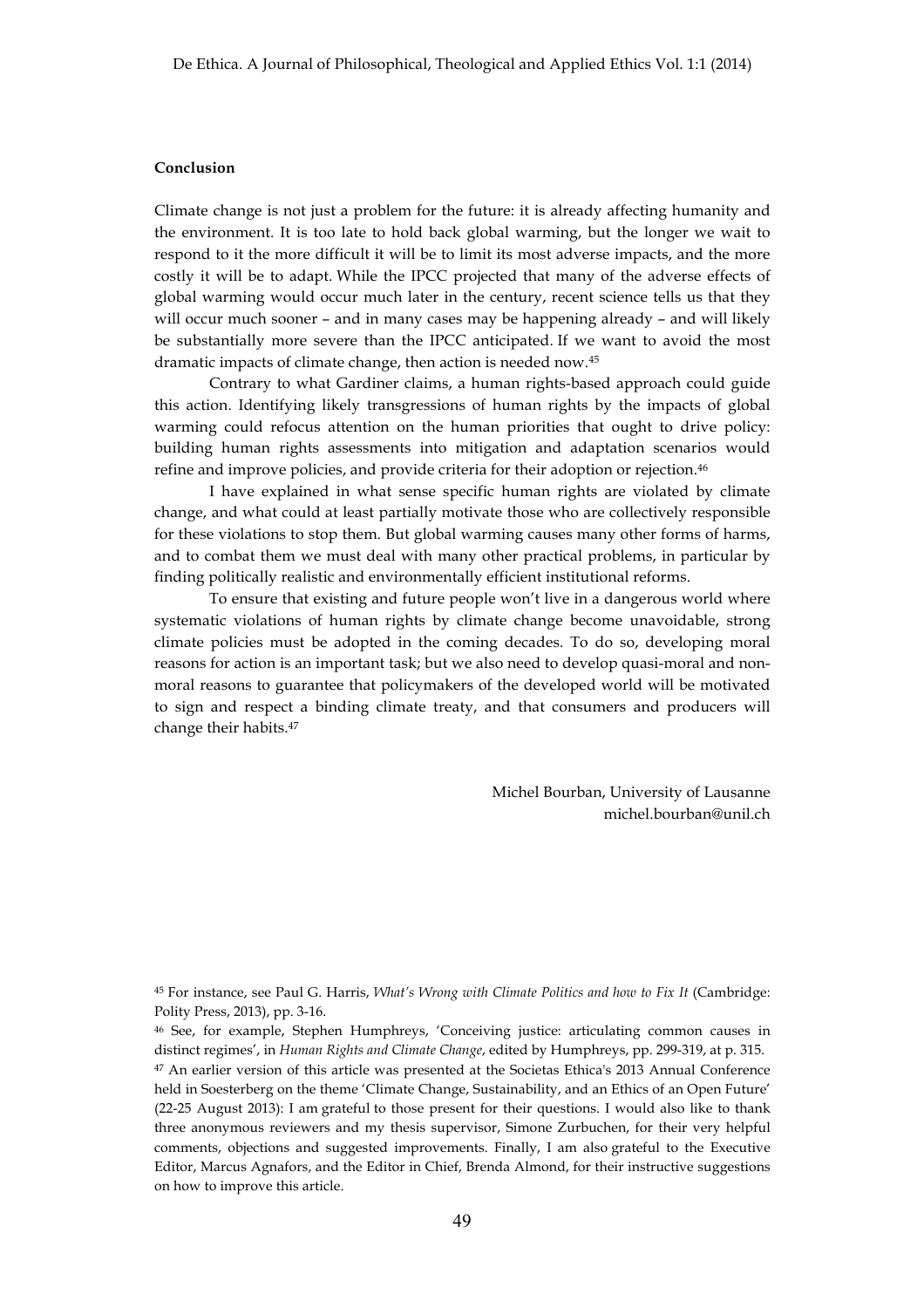### **Bibliography**

- Archer, David. *The Long Thaw: How Humans are Changing the next 100,000 Years of Earth's Climate*. Princeton: Princeton University Press, 2009.
- Ashford, Elizabeth. 'Severe Poverty as a Systematic Human Rights Violation', in *Cosmopolitanism Versus Non-Cosmopolitanism: Critiques, Defenses, Reconceptualizations*, edited by Gillian Brock. Oxford: Oxford University Press, 2013, pp. 129-155.
- Beckman, Ludvig. 'Democracy, national responsibility and climate change justice', *Democratization* 19:5 (2012), pp. 843-864.
- Bell, Derek. 'Does anthropogenic climate change violate human rights?', *Critical Review of International Social and Political Philosophy* 14:2 (2011), pp. 99–124.
- Birnbacher, Dieter. 'What Motivates Us to Care for the (Distant) Future?', in *Intergenerational Justice*, edited by Axel Gosseries and Lukas H. Meyer. Oxford: Oxford University Press, 2009, pp. 273-300.
- Broome, John. *Climate Matters: Ethics in a Warming World*. New York/London: W. W. Norton, 2012.
- Byravan, Sujatha and Sudhir C. Rajan. 'The Ethical Implications of Sea-Level Rise Due to Climate Change', *Ethics & Public Affairs* 24:3 (2010), pp. 239-260.
- Caney, Simon. 'Cosmopolitan Justice, Rights and Global Climate Change', *Canadian Journal of Law and jurisprudence* 19:2 (2006), pp. 255-278.
- Caney, Simon. 'Human Rights, Responsibilities and Climate Change', in *Global Basic Rights*, edited by Charles Beitz and Robert Goodin. Oxford: Oxford University Press, 2009, pp. 227-247.
- Caney, Simon. 'Climate Change, Human Rights, and Moral Thresholds', in *Human Rights and Climate Change*, edited by Stephen Humphreys. Cambridge: Cambridge University Press, 2010, pp. 69-90.
- Crawford, Neta C. 'The False Promise of Preventive War: The "New Security Consensus" and a More Insecure World', in *Preemption: Military Action and Moral* Justification, edited by Henry Shue and David Rodin. Oxford: Oxford University Press, 2007, pp. 89-125.
- Cripps, Elizabeth. *Climate Change and the Moral Agent: Individual Duties in an Interdependent World*. Oxford: Oxford University Press, 2013.
- Freeman, Jody and Andrew Guzman. 'Climate change and U.S. Interests', *Environmental Law Reporter* 41:8 (2011), pp. 10695-10711.
- Gardiner, Stephen M., Simon Caney, Dale Jamieson, and Henry Shue (eds.). *Climate Ethics: Essential Readings*. Oxford: Oxford University Press, 2010.
- Gardiner, Stephen M. 'Climate Justice', in *The Oxford Handbook of Climate Change and Society*, edited by John S. Dryzek, Richard B. Norgaard, and David Schlosberg. Oxford: Oxford University Press, 2011, pp. 309-322.
- Gardiner, Stephen M. 'Human Rights in a Hostile Climate', in *Human Rights: The hard Questions*, edited by Cindy Holder and David Reidy. Cambridge: Cambridge University Press, 2013, pp. 211-230.
- Guzman, Andrew. *Overheated: The Human Cost of Climate Change.* Oxford: Oxford University Press, 2013.
- Hanna, Elizabeth G. 'Health hazards', in *The Oxford Handbook of Climate Change and Society*, edited by John S. Dryzek, Richard B. Norgaard, and David Schlosberg. Oxford: Oxford University Press, 2011, pp. 217-231.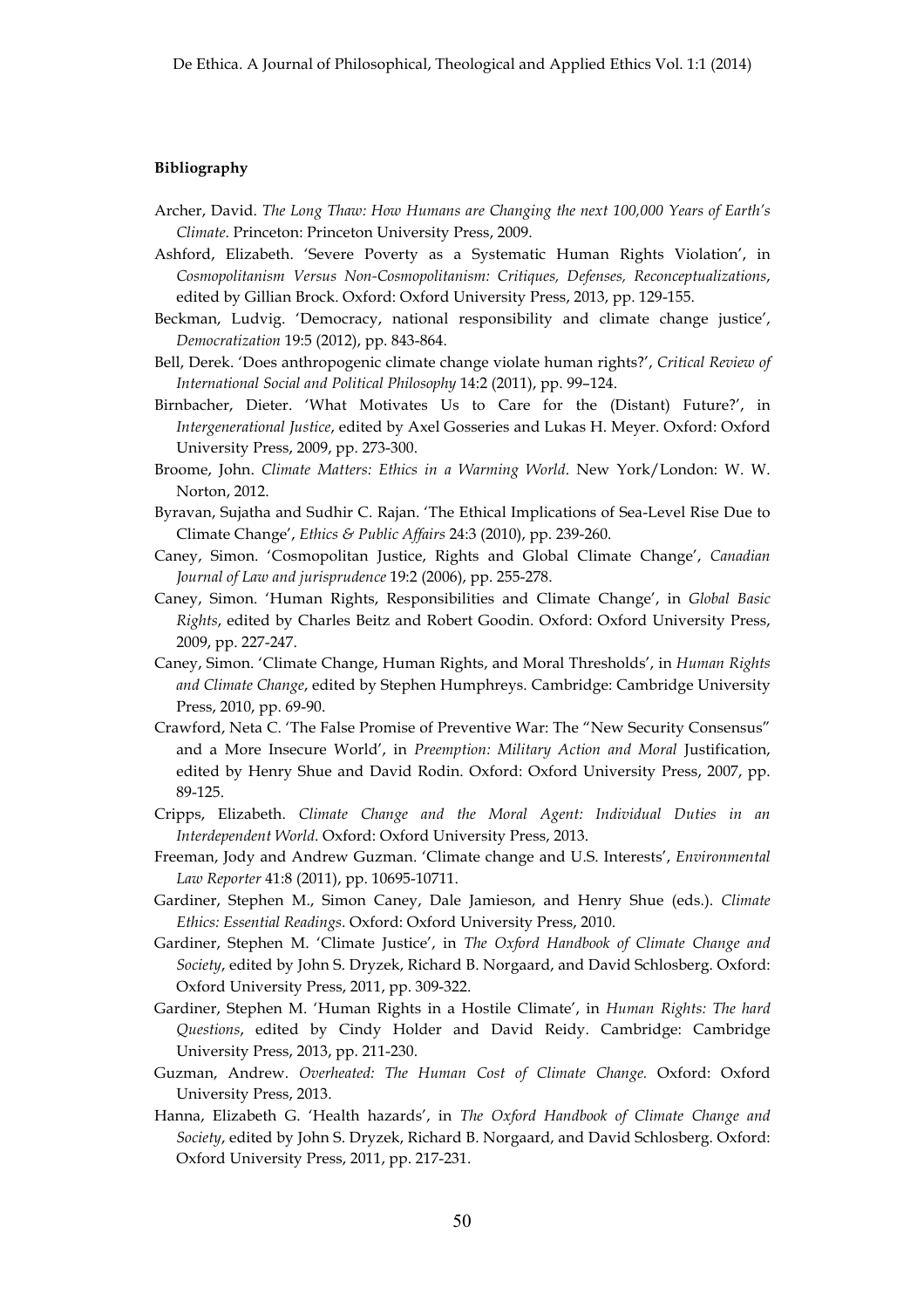- Hansen, James E. *Storms of my Grandchildren: The Truth about the Coming Climate Catastrophe and our Last Chance to Save Humanity*. London: Bloomsbury, 2009.
- Harris, Paul G. *What's Wrong with Climate Politics and how to Fix It*. Cambridge: Polity Press, 2013.
- Hayward, Tim. *Constitutional Environmental Rights.* Oxford: Oxford University Press, 2005.
- Humphreys, Stephen. 'Introduction: Human Rights and Climate Change', in *Human Rights and Climate Change*, edited by Stephen Humphreys. Cambridge: Cambridge University Press, 2010, pp. 1-33.
- Humphreys, Stephen. 'Conceiving Justice: Articulating Common Causes in Distinct Regimes', in *Human Rights and Climate Change*, edited by Stephen Humphreys. Cambridge: Cambridge University Press, 2010, pp. 299-319.
- IPCC 2007. 'Summary for Policymakers', in *Climate Change 2007: Impacts, Adaptation and Vulnerability. Contribution of Working Group II to the Fourth Assessment Report of the Intergovernmental Panel on Climate Change*, edited by M. L. Parry, O. F. Canziani, J. P. Palutikof, P. J. van der Linden and C. E. Hanson. Cambridge: Cambridge University Press, pp. 7-22.
- IPCC 2012. 'Summary for Policymakers', in *Managing the Risks of Extreme Events and Disasters to Advance Climate Change Adaptation. A Special Report of Working Groups I and II of the Intergovernmental Panel on Climate Change*, edited by C. B. Field, V. Barros, T. F. Stocker, D. Qin, D. J. Dokken, K. L. Ebi, M. D. Mastrandrea, K. J. Mach, G. K. Plattner, S. K. Allen, M. Tignor, and P. M. Midgley. Cambridge/New York: Cambridge University Press, 2012, pp. 3-22.
- Jamieson, Dale. 'The Nature of the Problem', in *The Oxford Handbook of Climate Change and Society*, edited by John S. Dryzek, Richard B. Norgaard, and David Schlosberg. Oxford: Oxford University Press, 2011, pp. 38-54.
- Jamieson, Dale. 'Climate Change, Consequentialism, and the Road Ahead', *Chicago Journal of International Law* 13:2 (2013), pp. 439-468.
- Jamieson, Dale. *Reason in a Dark Time: Why the Struggle Against Climate Change Failed – and What It Means for Our Future*. Oxford: Oxford University Press, forthcoming.
- Lichtenberg, Judith. *Distant Strangers: Ethics, Psychology, and Global Poverty*. Cambridge: Cambridge University Press, 2014.
- Miller, David. *National Responsibility and Global Justice*. Oxford: Oxford University Press, 2007.
- Pogge, Thomas. *World Poverty and Human Rights: Cosmopolitan Responsibilities and Reforms*, second edition. Cambridge: Polity Press, 2008.
- Risse, Mathias. *On Global Justice.* Princeton: Princeton University Press, 2012.
- Schwenkenbecher, Anne. 'Is there an obligation to reduce one's individual carbon footprint?', *Critical Review of International Social and Political Philosophy* 17: 2 (2014), pp.168-188.
- Shue, Henry. 'Deadly Delays, Saving Opportunities: Creating a More Dangerous World?', in *Climate Ethics: Essential Readings*, edited by Stephen M. Gardiner, Simon Caney, Dale Jamieson, and Henry Shue. Oxford: Oxford University Press, 2010, pp. 163-177.
- Thompson, Janna. 'Identity and Obligation in a Transgenerational Polity', in *Intergenerational Justice*, edited by Axel Gosseries and Lukas H. Meyer. Oxford: Oxford University Press, 2009, pp. 25-49.